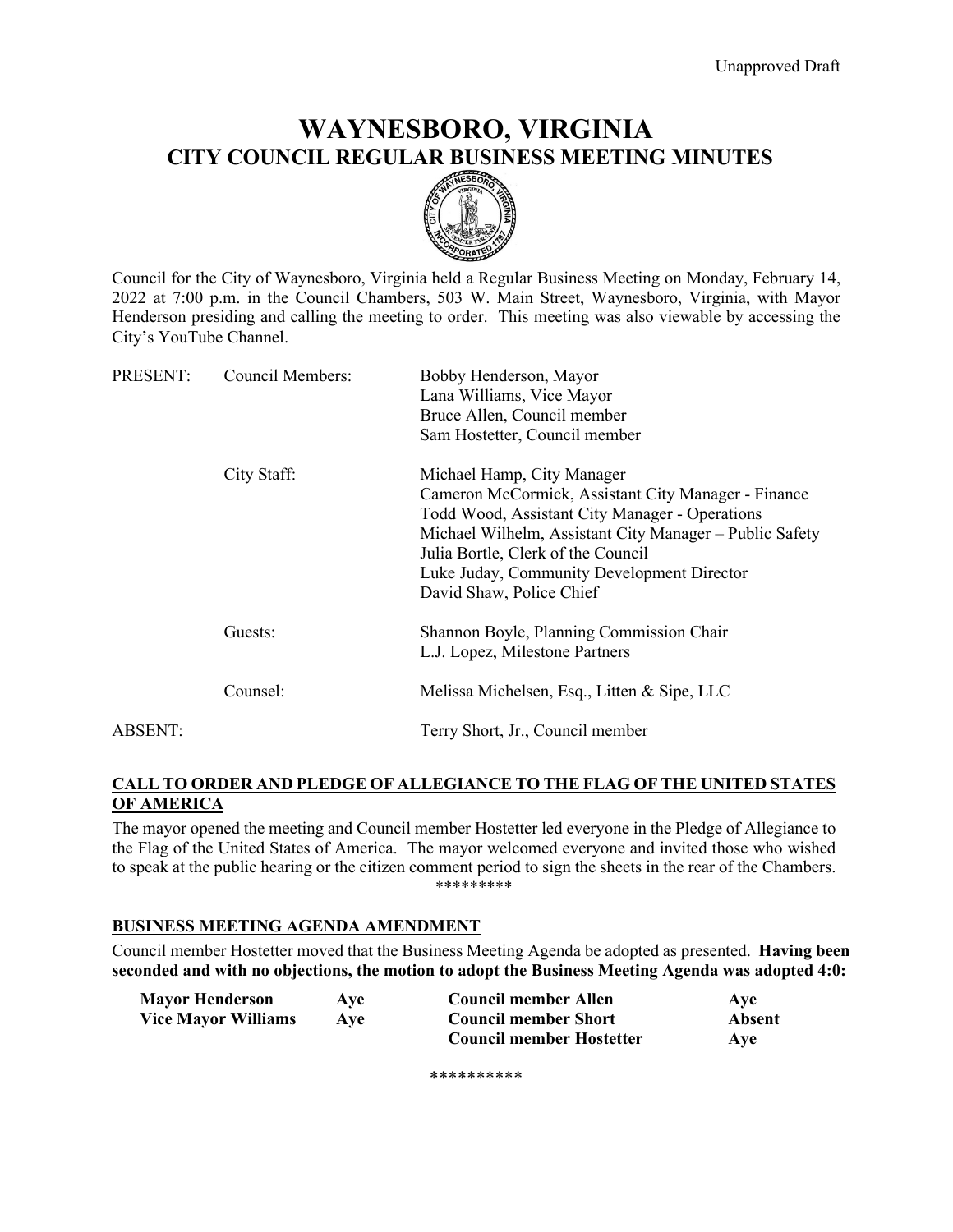Regular Business Meeting Monday, February 14, 2022 Unapproved Draft

### **MATTERS FROM THE MAYOR**

The mayor noted that February 9 was National Crossing Guard Day and acknowledged the great jobs done by the City's two crossing guards, Ms. Rose Ippolito and Ms. Barbara Iseli. He stated that the city typically has four crossing guards and asked anyone interested in the two vacant positions to contact the Police Department for information. He also acknowledged the hard work done by the City Manager and his staff.

#### \*\*\*\*\*\*\*\*\*\*

### **MATTERS FROM COUNCIL MEMBERS**

Council member Short spoke about the ongoing legislative session that includes several promising educational capital investment bills before the General Assembly.

Council member Hostetter provided his COVID update, stating that the omicom variant cases are on the decline but the pandemic continues. Since the first reported case in the city, Waynesboro has lost 58 residents to COVID.

\*\*\*\*\*\*\*\*\*\*

#### **CONSENT AGENDA**

Council member Allen moved to adopt the Consent Agenda as presented. **Having been seconded and with no objections, the Consent Agenda was adopted 4:0:**

| <b>Mayor Henderson</b>     | <b>Ave</b> | <b>Council member Allen</b>     | Ave    |
|----------------------------|------------|---------------------------------|--------|
| <b>Vice Mayor Williams</b> | Ave        | <b>Council member Short</b>     | Absent |
|                            |            | <b>Council member Hostetter</b> | Aye    |

a. January 24, 2022 Regular Business Meeting and Work Session Minutes Adoption.

b. Second consideration/adoption of an ordinance amending the fiscal year 2022 Budget in the amount of \$5,021,014. **(2022-07)**

\*\*\*\*\*\*\*\*\*\*

# **PROCLAMATION - FEBRURARY AS SOCIAL SERVICES BENEFIT PROGRAMS SPECIALISTS MONTH**

The City Manager explained the duties performed by benefits program specialists, noting the comprehensive list of various benefit programs administered by the Department of Social Services by these specialists. March is Social Service Worker Month, bringing attention to those folks, as well. It was the consensus of Council to recognize and thank the Benefits Program Specialists and Social Service workers for their hard work and dedication.

#### \*\*\*\*\*\*\*\*\*\*

### **PUBLIC HEARING - ORDINANCE AMENDING A PRELIMINARY SUBDIVISION PLAT APPROVED ON MAY 7, 2020 FOR A 214-LOT SUBDIVISION OF 66.106 ACRES AT 0 IVY STREET, WAYNESBORO, VIRGINIA, TAX MAP NUMBERS 14-6-25 AND 15-1-1**

The Community Development Director reviewed the application for an amended preliminary subdivision plat on property known as the Quesenbery tract (*attachment 47-26*). It included the requested changes. Planning Commission staff recommended approval 5:0 of the ordinance with the condition that the Parks and Recreation staff and the Horticulturalist approve the species of trees used in the right of way.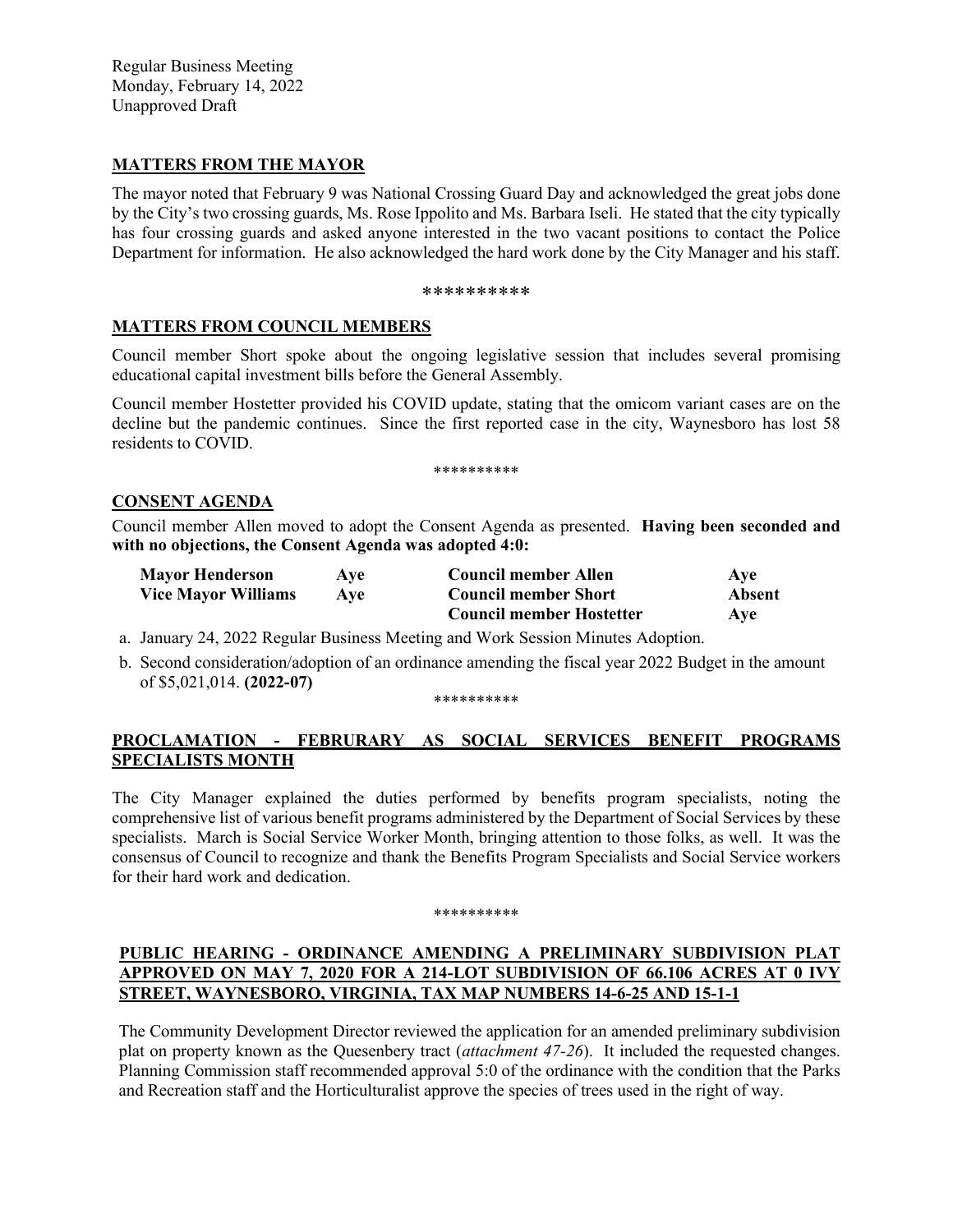Regular Business Meeting Monday, February 14, 2022 Unapproved Draft

The public hearing was opened at 7:17 p.m. With no one signed up to speak, the public hearing was closed. Council member Hostetter moved to introduce an ordinance **AMENDING A PRELIMINARY SUBDIVISION PLAT APPROVED ON MAY 7, 2020 FOR A 214-LOT SUBDIVISION OF 66.106 ACRES AT 0 IVY STREET, WAYNESBORO, VIRGINIA, TAX MAP NUMBERS 14-6-25 AND 15-1-1.** Having been seconded and with no objections, the ordinance will be considered again at the February 28, 2022 regular business meeting.

\*\*\*\*\*\*\*\*\*\*

# **PUBLIC HEARING – ORDINANCE AMENDING CITY CODE SECITON 98.51.5.A.3(G), THE ZONING ORDINANCE, TO CHANGE THE ALLOWABLE MAXIMUM WIDTH OF IMPERVIOUS VEHICLE TRAVEL WAYS AND PARKING AREAS WITHIN THE REQUIRED FRONT YARD SETBACK**

The Community Development Director reviewed the zoning text amendment requested by the same applicant as the previous ordinance, but this amendment would affect the Zoning Ordinance for allowable driveway widths (attachment 47-27). The Planning Commission recommended approval on a 5:0 vote, amending the language regarding lot widths for single-family homes, raising the limit to 16 feet and keeping it at 16 feet for wider lots.

The public hearing was opened at 7:26 p.m. The applicant, Mr. L.J. Lopez, made a brief presentation to Council, clarifying the requested amendment to the zoning ordinance regarding driveway widths. With no one else signed up to speak, the public hearing was closed at 7:31 p.m. Council member Hostetter moved to introduce the ordinance **AMENDING CITY CODE SECTION 98.5.1.5.A.3.(G), THE ZONING ORDINANCE, TO CHANGE THE ALLOWABLE MAXIMUM WIDTH OF IMPERVIOUS VEHICLE TRAVEL WAYS AND PARKING AREAS WITHIN THE REQUIRED FRONT YARD SETBACK**. Having been seconded and with no objections, the ordinance will be considered again at the February 28, 2022 regular business meeting.

\*\*\*\*\*\*\*\*\*\*

# **PLANNING COMMISSION ANNUAL REPORT**

Ms. Shannon Boyle, Chair of the Planning Commission, presented the Planning Commission's 2021 Annual Report (*attachment 47-28*).

#### \*\*\*\*\*\*\*\*\*\*

# **COMMUNICATION, CORRESPONDENCE, AND CALENDAR**

The City Manager approved the Parks and Recreation Department's request to conduct the annual Mad Anthony Mud Run on Saturday, February 26, 2022, including the sale and consumption of alcohol on public property in conjunction with the event.

On Wednesday, February 16, 2022, there will be a budget work session beginning at 6:30 p.m. in Council Chambers, with a focus on mid-year compensation adjustments for public safety employees.

At a future Council meeting, Council will be asked to discuss pool admission fees for the Ridgeview Park Memorial Pool.